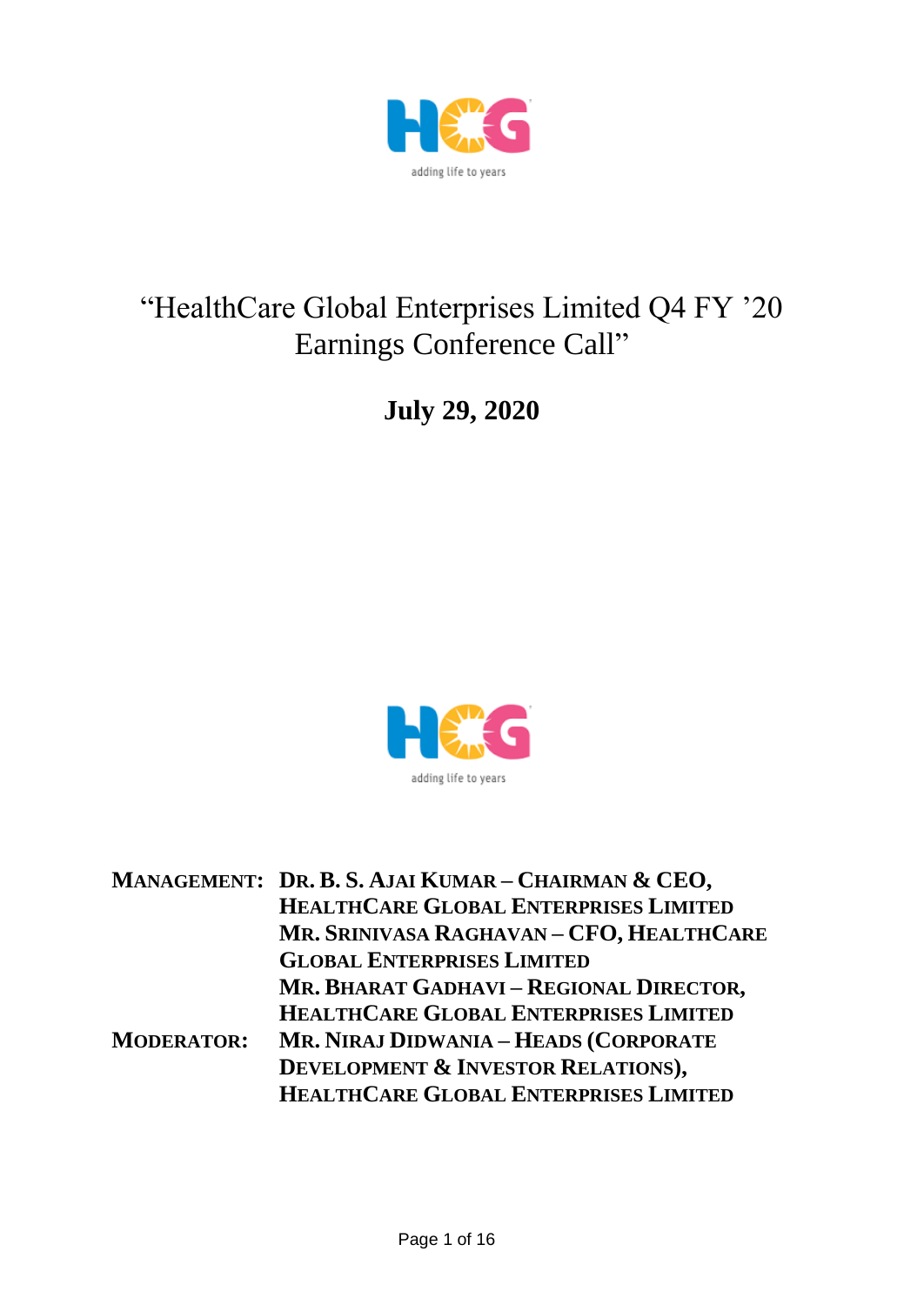

- **Moderator:** Ladies and Gentlemen, Good Day and Welcome to the HealthCare Global Enterprises Limited Q4 FY '20 Earnings Conference Call. As a reminder, all participants' lines will be in listen-only mode, and there will be an opportunity for you to ask questions after the presentation concludes. Should you need assistance during the conference call, please signal an operator by pressing '\*' and then '0' on your touchtone phone. I now hand the conference over to Mr. Niraj Didwania, Head of Corporate Development and Investor Relations. Thank you and over to you, Sir.
- **Niraj Didwania:** Thank you. Good Afternoon and a very warm welcome to all participants to HealthCare Global Enterprises Limited Q4 and FY '20 earnings conference call. Today, we have with us Dr. B. S. Ajai Kumar, Chairman and CEO of HCG along with the Management team to share the highlights of our business and financials. We have uploaded an earnings update presentation to the stock exchanges and also shared the same through our mailers. Without further ado, I hand over the call to Dr. B. S. Ajai Kumar.
- **B. S. Ajai Kumar:** Thanks Niraj and a warm welcome to all the participants and thank you for being here. We are pleased to report Q4 and FY '20 earnings with strong resilience amidst a very challenging environment as you are all well aware of. At the start of the fiscal FY '20, we had an unexpected margin cap on Oncology, which not only impacted our revenues and margins negatively, but also affected our ability to offer cross subsidy for making treatments affordable to economically challenged patients. Our initiatives focused towards recovering from this impact had yielded positive results starting Q3 FY '20 and are still ongoing.

Now, with the world witnessing one of the biggest medical and economic crises in recent history in the form of COVID-19 pandemic, HCG business has also been disrupted in the form of reduction in footfalls and procedures across our hospitals what I call as the collateral damage we have witnessed. However, our focus on Oncology along with graded cost reduction with support of our employees who have risen beyond their call of duty as not only employees but also consultant Doctors who have relentlessly worked at front line in this war on epidemic helped in minimizing the adversities and maintaining continued care at the highest level extent possible. This is a testament of the dedication and commitment of HCG towards cancer patients even in the most challenging circumstances.

As some of you may know that we were rated as number One in India in private enterprise by Times of India, not only number One for our Bangalore Centre of Excellence, but also got number Three for our Borivali Cancer Center in Mumbai as well as our Cuttack Center got Number Six, so we got three positions out of six even in these challenging environments. While we cannot foresee how things will normalize completely, we continue to maintain focus towards our inflection point and generating returns from the substantial expansion and investments, which should drive strong growth for the next few years.

Talking about investments: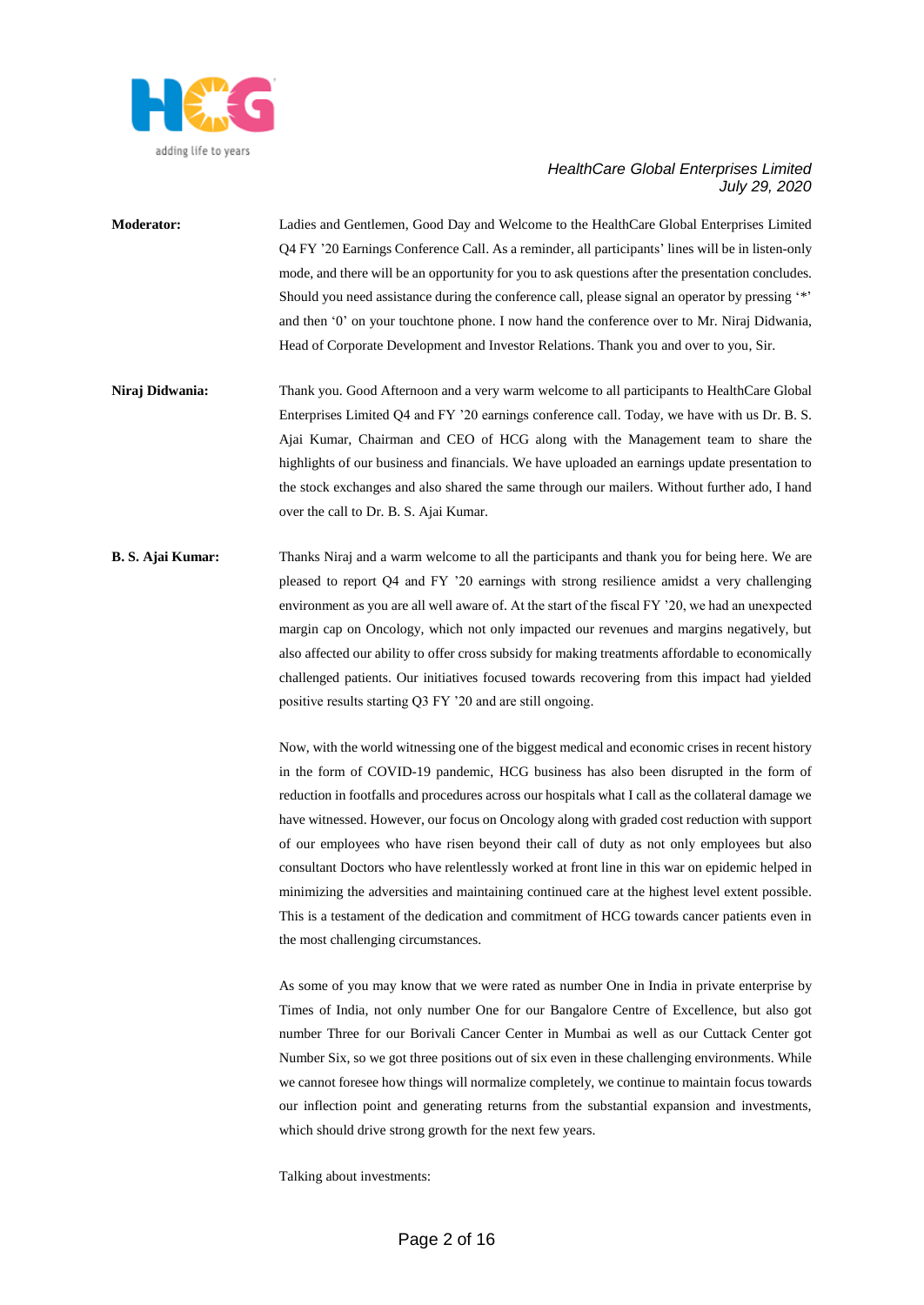

Most of you as investors are quite aware the investment we got from CVC and people have told me that it was remarkable achievement even in these difficult times. We are very happy to have CVC as our partner and as you will see as we come to the Q1 results, this is some of the approach we have taken in various aspects to make HCG a very strong and robust company as we move forward. The uniqueness and inherent strength of our model is being recognized and reinforced given that in the toughest of times, we have completed a large fundraise as stated with a marquee long-term investor. This will not only deleverage the balance sheet substantially, but also can potentially transform the company towards a much stronger and better future with literally being debt free. Overall, we are thankful to our shareholders who continue to believe in us and support us, and not only shareholders, but we are thankful to all our stakeholders which include our patients, our employees, and public at large and we remain excited about HCG's care, performance platform in oncology with pan India presence and are committed on driving value creation for all of our stakeholders.

Now, I will move onto business updates for Q4 FY '20:

Focus on leadership in Cancer care in Mumbai region continues, Borivali centre ramping up with 29% YOY revenue growth and substantial reduction in losses. Patients adopting advanced radio surgery procedure through Cyber Knife at South Mumbai Centre. Addition to Oncology operations at Bhavnagar Centre in Gujarat delivered 200% EBITDA growth with margin improvement of 800 basis points for the Centre in FY '20 on YOY basis. Andhra Pradesh region demonstrates strong all-round performance, existing centres revenue grew 29% in Q4 and 16% in FY '20 on YOY basis. Vizag Centre launched advanced Head and Neck Cancer program through Oral Integrative Oncology Conference. New centres in Calcutta show strong ramp up with specialized offering including bone marrow transplant procedures. I request now our CFO, Srinivasa Raghavan, to share the financial highlights.

**Srinivasa Raghavan:** Thanks Dr. Ajai and Welcome to everyone. As you know effective from April 1, 2019, the company adopted Ind-AS 116 lease standards apply to lease contracts existing on April 1, 2019. The effect of this adoption have not been retrospectively adjusted for the year ended March 31, 2019, and previous period financials are not comparable.

Highlights for quarter ended March 31, 2020:

Consolidated income from operations was INR 2704 million as compared to INR 2579 million in the corresponding quarter of the previous year reflecting a YOY increase of 4.8%. Consolidated EBITDA was INR 377 million, INR 233 million excluding Ind-AS 116 adjustment as compared to INR 354 million in the previous year in the corresponding quarter. Highlights for the year ended March 31, 2020, consolidated revenue were INR 10,956 million as compared to INR 9,787 million in the previous year reflecting a YOY increase of 12%, consolidated EBITDA was INR 1,722 million, INR 1145 million excluding Ind-AS 116 adjustment as compared to INR 1,252 million in the previous year. Operating EBITDA for existing centres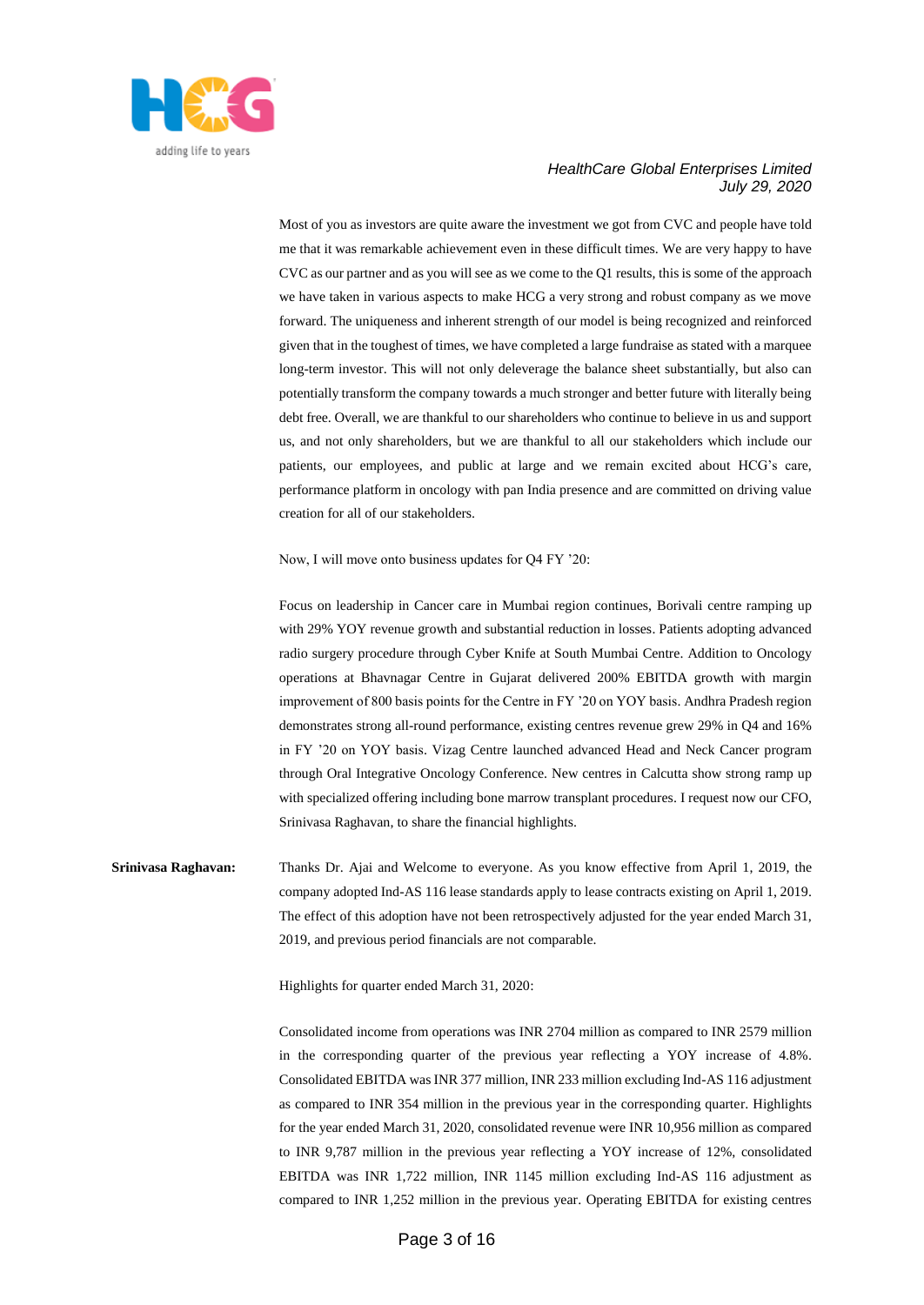

was INR 1,599 million excluding Ind-AS 116 adjustments reflecting an operating EBITDA margin of 17.2%. Operating EBITDA loss from new centres was INR 455 million excluding Ind-AS 116 adjustment as compared to a loss of INR 295 million in the previous year. Consolidated PAT was a loss of INR 1,067 million, loss of Rs. 718 million excluding Ind-AS 116 adjustment as compared to a loss of INR 248 million in the previous year.

I now request your attention to Slide #9, please:

Q4 '20 revenue grew 4.8% year over year, HCG centres grew by 5.2%, Milann Centres degrew by 1.2%. Q4 '20 operating EBITDA for existing centres is INR 369 million, 16.1% margin versus 17.4% margin in Q4 FY '19. New centres loss of INR 153 million compared to a loss of INR 70 million in Q4 FY '19. Moving to Slide #10 please, FY '20 grew 12% year over year, HCG centres grew by 12.2%, Milann centres grew by 9%. FY'20 operating EBITDA for existing centres is INR 1,599 million, 17.2% margin versus 17.6% margin in FY '19, our new centres a loss of INR 455 million compared to a loss of INR 295 million in FY '19. I now request Dr. Ajai Kumar to share the operating highlights.

**B. S. Ajai Kumar:** Thank you, Srini. I would like to draw your attention to Slide 11 of the presentation, revenue split for our business is 94% contribution by HCG centres and 6% by Milann Fertility Centres. Within HCG Centres, Western India comprising of Gujarat and Maharashtra contribute 44% of the total revenues followed by Karnataka at 35%, East India and Andhra Pradesh at 8% each, Tamil Nadu contributes 3% and North India 2% for FY '20. I would like to draw your attention to Slide 12 of the presentation, strong growth continues at several existing and new centres in Q4 FY '20. Vizag grew 33.4% YOY, Borivali grew 29% YOY, Gulbarga grew 23% YOY, and Cuttack grew 18.8% YOY. Revenues from new centres was INR 36 8 million in Q4 FY '20 versus INR 305 million in Q4 FY '19, INR 1490 million in FY '20 versus INR 956 million in FY '19. Existing centre revenue growth, 3% in Q4 FY '20 YOY and 7% in FY '20 YOY. I would like to draw your attention to Slide 13 of the presentation, the ARPOB for existing centres at INR 33,225 against INR 31,171 in FY '19, ALSO 2.27 on account of trend towards daycare procedures and change in patient profile. Operating EBITDA margin impacted its scale up and losses of new centres.

Looking at key geographies in Slide #14:

Another thing is existing centers operating EBITDA margin declined by 73 bps to 21.1% in FY '20 from 21.8% in FY '19. Now, looking at key geographies in Slide #14, Karnataka region continues to do well. The Centre of Excellence ARPOB of INR 56,900 with 27.1% operating EBITDA margin. FY '20 Centre of Excellence ROC improved from 25.8% to 27.1%. Focus on margins and returns optimization across region. With respect to Gujarat region, Bhavnagar oncology ramps up 25% revenue growth and 800 bps EBITDA margin expansion YOY. EBITDA margin of existing centres is at 17% for FY '20. In Maharashtra, Nasik Centre absorbing expansion cost is returning to original levels of profitability with 22% EBITDA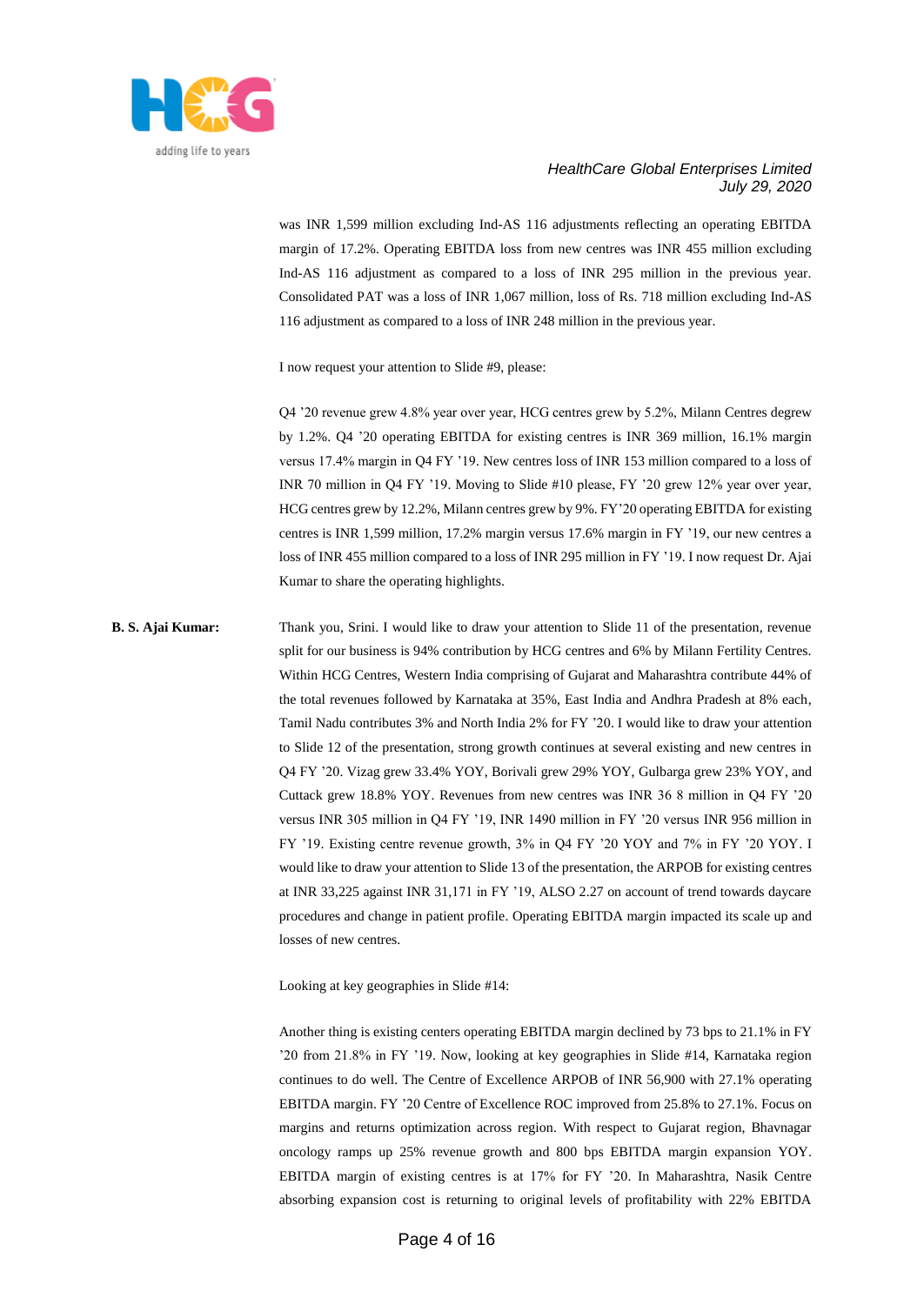

margin in Q4 FY '20. Borivali and Nagpur, new centres continue to ramp up with reduction in losses. Cyber Knife procedures commenced at South Mumbai Centre. In Andhra Pradesh, Vijayawada maintains consistent profitability with EBITDA margin of 25.7% for FY '20. Centre in Vizag continues to ramp up well, focus on improving revenue mix through corporate tie-ups. In East India, existing centre EBITDA margin of 26.8% was driven by improvements in patients and procedure mix. Calcutta Centre offers advanced bone marrow transplant procedure and ramping up well. Coming to Slide 15 covering key highlights for Milann Fertility business, for FY '20 Milann demonstrated growth in IVF cycle of 7.3% and revenue of 9% with improving profitability on YOY basis. Whitefield Centre continues to ramp up well, leadership in attractive Bangalore markets. Request Srini now to explain the CAPEX and debt highlights.

- **Srinivasa Raghavan:** Thanks Dr. Ajai. I would now like to draw your attention to Slide number 16 please, with respect to the CAPEX table, we have implemented judicious control measures with respect to both routine and growth CAPEX with most of our expansion completed. Total capital expenditure was INR 147 million which was largely with respect to HCG Centres. With respect to net debt, we closed the financial year at net debt of INR 7,075 million, which includes Forex reinstatement of 64 crores. If we exclude that, the debt was flat to marginal degrowth on a quarter-on-quarter basis on account of clear focus on cash conservation. I would now like to draw your attention to Slide #17, we are not expecting any new centres for next few quarters. We do not have any more committed new centres for Milann. I would now like to handover the call back to Niraj, please.
- **Niraj Didwania:** Thanks Dr. Ajai and Srini for sharing the financial and business highlights. We continue to be in our silent period and hence refrain from providing any specific financial or operating guidance regarding the business. The comments from the Management are intended to share qualitative perspective and should not be considered as material disclosures or guidance. We would like to now open the call to take questions from the participants.
- **Moderator:** Thank you very much, Sir. Ladies and Gentlemen, we will now begin the question and answer session. We have our first question from the line of Sudarshan Padmanabhan from Sundaram Mutual Fund. Please go ahead.
- **Sudarshan Padmanabhan:** Sir, my question is if I look at our Oncology business, as a specialty player as opposed to a generalist or a multi-specialty player, one I would assume that the risk of COVID for patient is much lesser as he comes to our sector and a cancer patient who is receiving chemotherapy or even who needs surgery cannot postpone it for a long period of time as the risk of deterioration would be far higher than that of COVID, so the way your business has been moving in the last few months post COVID, can you give some color on what kind of footfall that we have seen and to combat that what is the kind of mass initiatives that you have also taken to basically minimize the impact on EBITDA?
- **B. S. Ajai Kumar:** Sudarshan, thanks for that question, as you all know when the COVID situation hit in March and you were absolutely right, I call it the collateral damage, when the announcement was made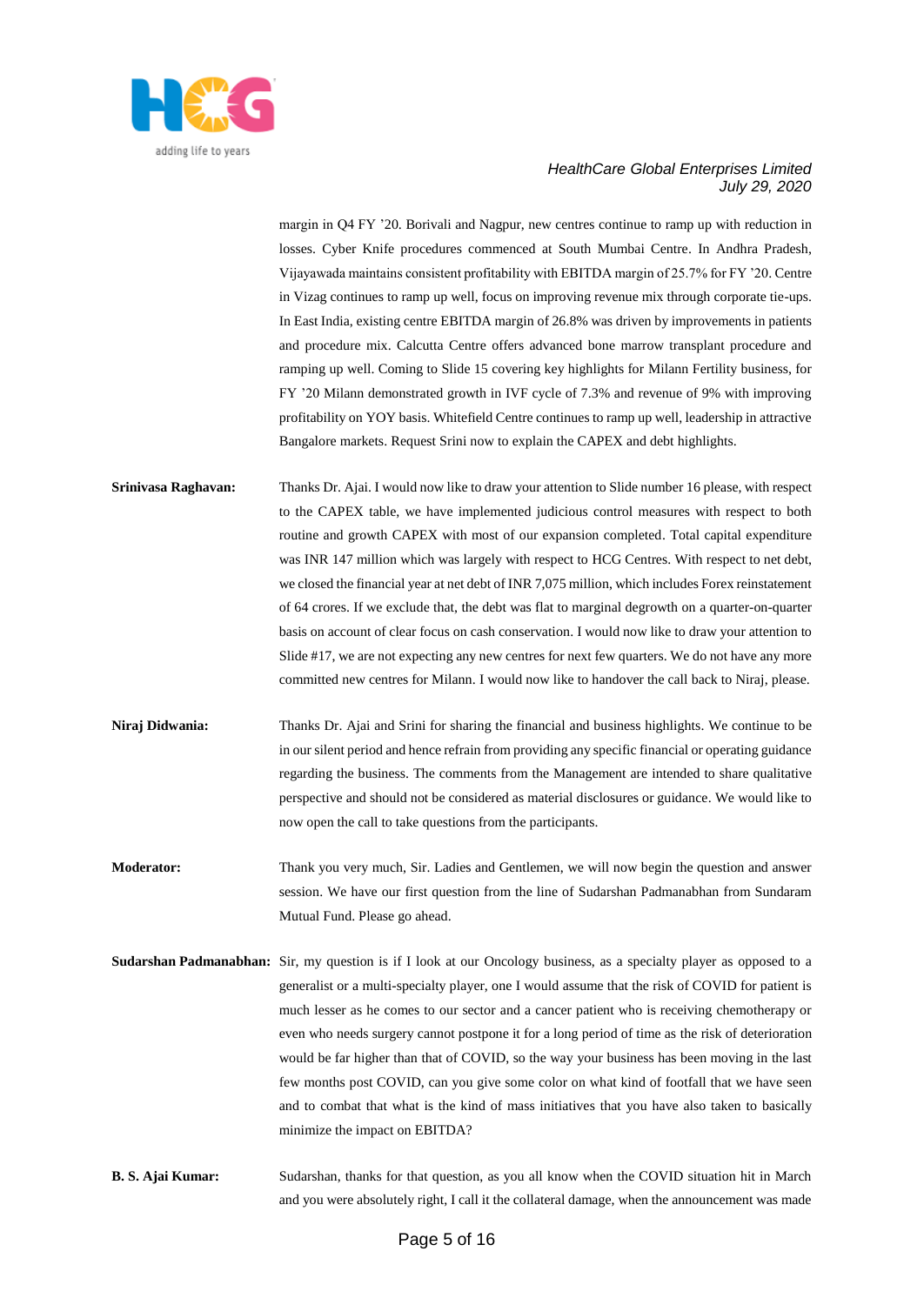

and entire country was locked down, there were no transportation travels and fear was gripping the entire country which included even cities like Bangalore, Delhi, Mumbai, so with this complete lockdown there was hardly any movement. People who require treatment, who were on actual treatment also stopped coming because there were no mode of transportation and unfortunately till the message came even the police and the system was not allowing people to travel. In fact, at HCG all our centres we had to arrange our own cars and vans to bring patients. Obviously people coming from distance did not come and so that created a significant drop in the footfall of not only new patients but what happens with the new patient is there is a ripple effect because let us say when a patient identifies a lump in the breast or a pain in abdomen, they tend to postpone because how can they go to hospital, they usually go to a Multispecialty hospital, they I do not want to get COVID, so I do not want to go to the hospital so they do not, they even postpone, this has been written up not only in India, but this kind of collateral damage has been written up across the globe. Even New York Times recently had a large article about, there was a big news channel which talked about it, so it is a global problem in terms of collateral damage but we have seen that in our HCG Group in the month of April, we will be giving out some details during the Q1 earnings, but suffice to say at this time in the month of April we saw significant drop.

It started picking up by June and now it is somewhere around 70% to 80% we are reaching, but our international part of HCG Group and several other Multispecialty hospitals outside are dependent on international quite a bit that has completely dried up with no international travel, no transportation also, so we have to look for normalcy to come back, it will take several months. We do not have visibility on COVID itself as we know COVID number of cases are reaching a very peak, maybe they are peaking out, but when will it become normal, when will the people start travelling, it is not just the Government allowing travel, people fear coming down and arriving is another issue. In answer to your question whether the COVID hospitals we being a non-COVID in most of our Oncology Centres, yes, but still cancer patients are more susceptible because of the immune-compromised status. Fortunately, HCG being in the forefront has taken extraordinary precautions not only with our doctors and nurses, but with all the patients, so it has worked fairly well even though we have had cases, but what other hospitals are seeing where the personnel are not coming, we are not seeing, fortunately, knock on wood, and our doctors and nurses are coming and we have taken care of them, so this is a positive step, and hopefully, in the next two to three months this will become history and we will see some definite back to normal situation.

| <b>Sudarshan Padmanabhan:</b> Sir, on the cost side I had asked, now we understand from the footfall side it is down, so to |                                                 |  |  |  |  |  |  |  |
|-----------------------------------------------------------------------------------------------------------------------------|-------------------------------------------------|--|--|--|--|--|--|--|
|                                                                                                                             | combat or offset that what steps have we taken? |  |  |  |  |  |  |  |

**B. S. Ajai Kumar:** We will see in the report when it comes in the first quarter. We have taken lot of measures which was directly related to our revenue. When the revenue is down obviously we have to do lot of belt tightening, we have done so that our model don't go into a negative feel, so when we give out the details we see that we have stayed positive and we will continue to be so and I think we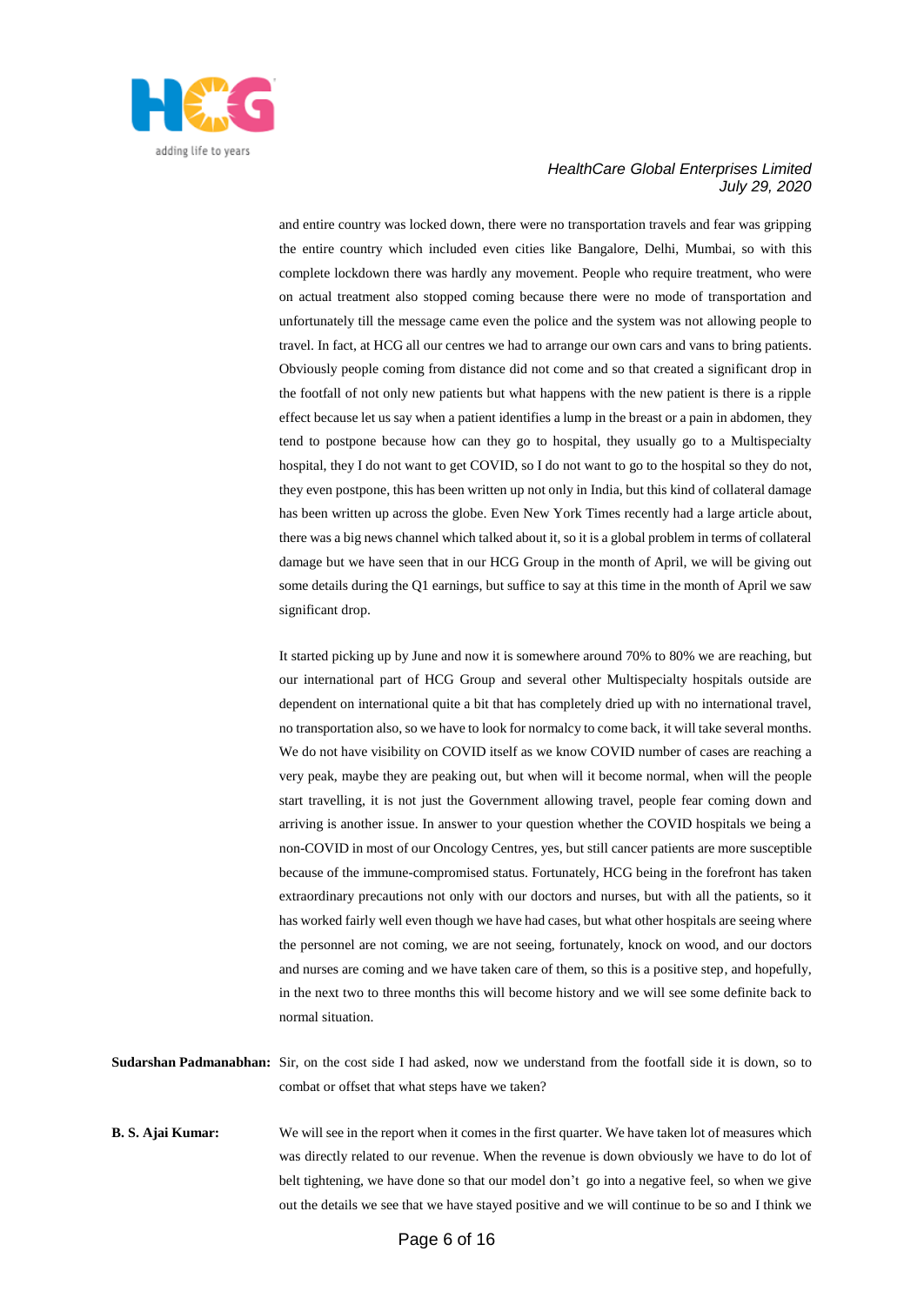

have managed it very effectively. I would say we have managed the situation considering what kind of a mammoth problem we are facing as a global epidemic.

**Sudarshan Padmanabhan:** Sir, my second question is now that the Board has approved this fundraising issue of share to the investors, I mean now what is the process how long does it take in terms of getting the money into our books, purging the debts and if I am correct it should also trigger an open offer, so where are we on that side?

- **B. S. Ajai Kumar:** We are actually waiting for all the Board meeting and once all has happened and things are on track and for us to use the funds may take another two weeks depending on the SEBI giving okay for the open offer. Once the SEBI is in the final stage, so if they give the open offer we will automatically be able to have access to the money, so it should take another 15 days or so that is what we have been told, but of course we have been told we do not know, so sometime in August this will fall in place.
- **Moderator:** Thank you. We have next question from the line of Chandramouli from Goldman Sachs. Please go ahead.
- **Chandramouli:** The first question is now that the transaction has been announced and in the near-term we are expected to get the capital in your books, I just want to understand like how do we look at the put option exercised by Dr. Kamini Rao, at what point do we think that does not become an issue any more and how are we looking at forward CAPEX in the context that you said that there is not too many new facilities planned over the next few quarters?
- **B. S. Ajai Kumar:** Chandramouli as you know regarding the put option, we have time till October. We have discussed this with our new partner which they are aware of, so once they come onboard, the discussion will take place with Dr. Kamini and resolution will happen about the put option and we have the funding coming in, I think we should be able to address this issue effectively that should not be a problem. Regarding the CAPEX, yes, we have certain unfinished projects particularly Gurgaon project and some small project in Kochi. We have apprised our new investor of that, so we intend to complete those projects in that timeline. Apart from that, there may be some small replacement CAPEX, we have also worked out and the details will follow possibly in Q1 results are announced, worked out some details about pay for use model, wherever CAPEX spending may be less, so with all these models coming in, going forward, as you know you saw in the Q4 itself we controlled our CAPEX significantly, in fact very little or no CAPEX. We feel very confident with the Oncology knowledge we have, with the way we have structured and innovated the models, we will be able to control significant of our CAPEX in the future and our goal is very clear, debt reduction is our main goal, substantial debt reduction will happen as our CFO also indicated and with that debt reduction, we intend to have positive free cash flow post COVID period, with that is where we will make any CAPEX or any new investments, so we are very clear going forward.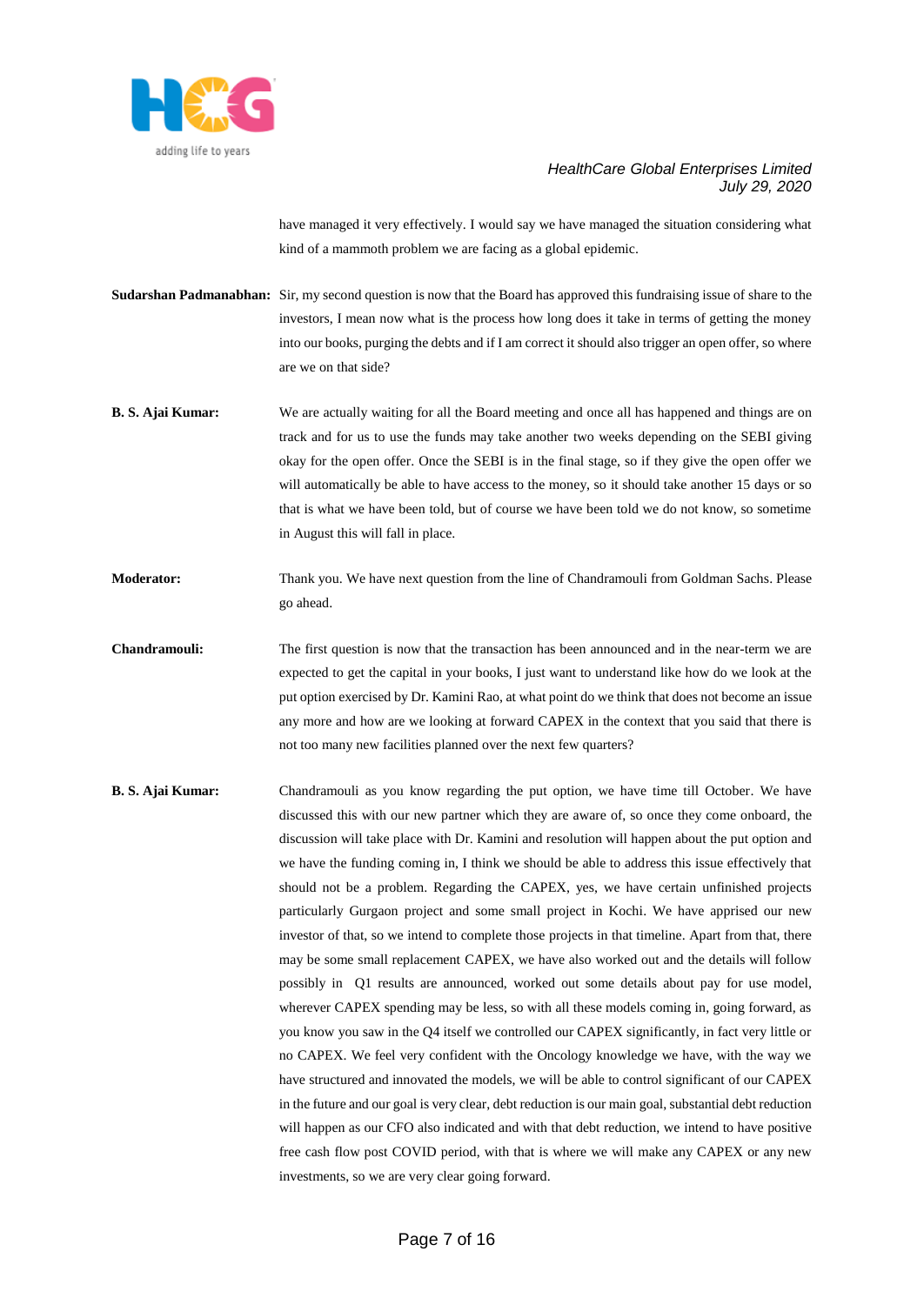

We will have a very low debt, personally I will feel it will be good if it is debt free, I do not know whether we can 100% achieve that, may not be a good business idea also, but we want to really reach a level where debt is not an issue for us anymore, even perception of that is not there. As you know, in the past the market perception about the debt is because of the change in the macro-environment cause lot of issues even though we were very well servicing the debt, internally we did not have any problem, it is a perception always which created lot of issues and people started predicting lot of things which were not true, but anyway past is past, but looking at future we have a bright future, we are leaders in Oncology, as I said we are Number One rated and we intend to grow across India and outside and the CVC being a partner, is very much committed to working with us in this growth story of our HCG and we are also innovators. We are into immunotherapy, we recently did plasma therapy which helped lot of COVID patients, so we will continue with that academics and research, so the opportunity for us are huge, but it is the question of how much we want to do, how much we want to grow without taking any debt on the books, that is what we intend to do using the free cash flow for future growth.

- **Chandramouli:** Just as a follow-up to that, I think in FY '20 we had about slightly less than 110 crores in CAPEX, so in FY '21 could you just give us some qualitative commentary on where you think the CAPEX plan could be?
- **B. S. Ajai Kumar:** We had budgeted certain amount around INR 70-80 crores, but because of no projects at this point because of the COVID situation, there is uncertainty Chandramouli, and we have not committed any amount now, we are taking it on a month-by-month and quarter-by-quarter basis, so certainly we will update depending on what happens to the COVID situation, how we want to invest in new CAPEX replacement, so we will take it on a quarter-by-quarter basis and update you, right now I cannot give a definite number because of this macro-environment.
- **Chandramouli:** My second question is just a follow up to something you said on the most recent investor call, so you said that post COVID the new patient consultation which is pretty important metric to track for future patient cycle revenues was sort of a little lower post COVID broke out in late March-early April, so now three months down the line and late July, how do those new patient consultations and those footfalls look because as I understand that is pretty important part of your revenue?
- **B. S. Ajai Kumar:** I think we are at about 75% to 80% levels. It is also very much dependent on the region, for example, in certain regions it is better, in certain regions it is less, like for example in Oncology as mentioned by Sudarshan also patients will have to eventually come, so we are seeing an upside and in fact in Karnataka we are seeing upside and also in Bangalore until last week's lockdown, so if there is no more lockdown that is what they have predicted, we should see nearly coming month of August close to 80% of recovery should happen and beyond that of course it depends on the international patients and others. As far as Milann is concerned being a fertility, obviously the footfall has decreased dramatically more than 50%. It may continue to be 50%-60% for a while till the macro situation improves quite a bit almost to normalcy, because patients of fertility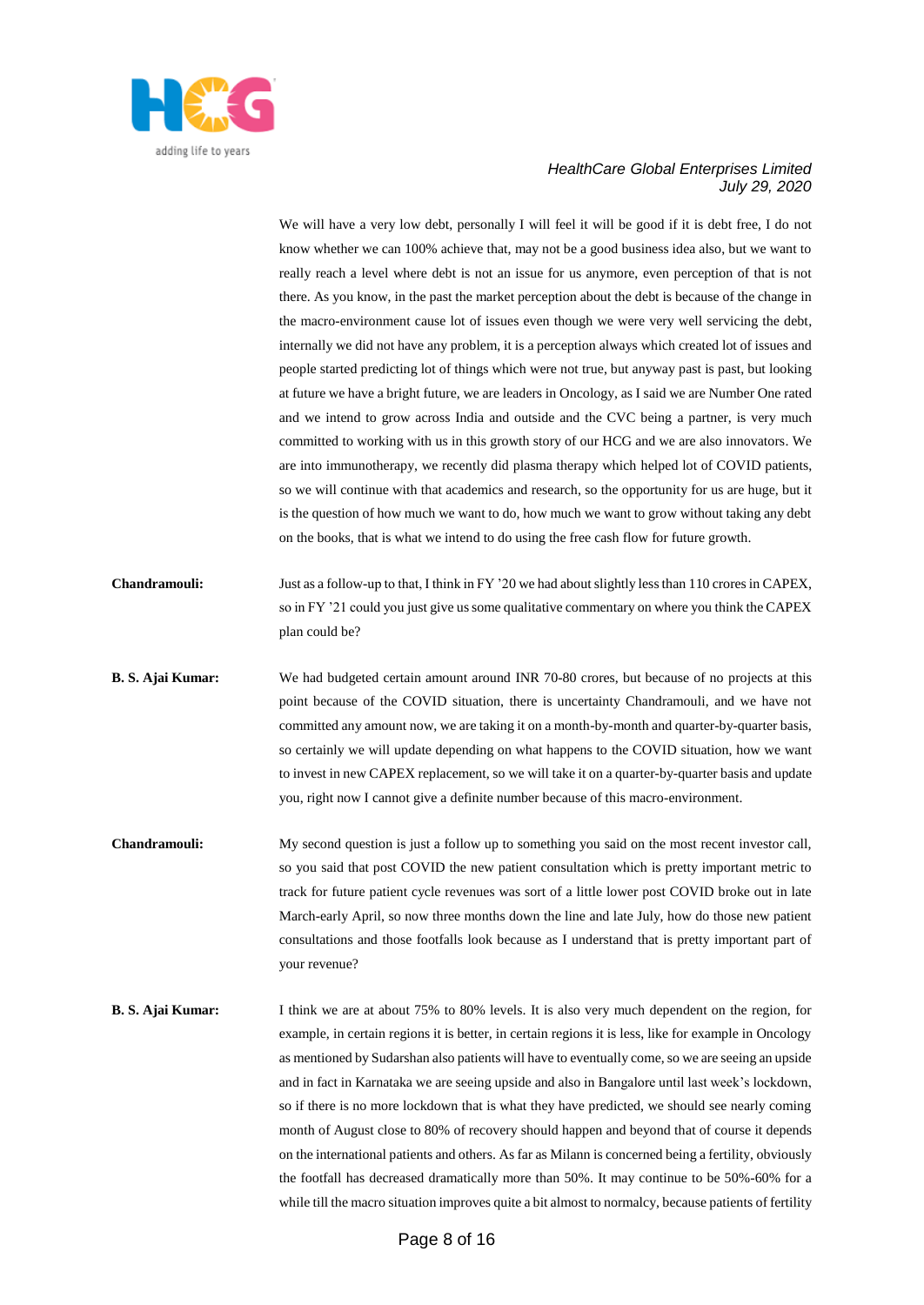

can always postpone their procedure by few months and also there is a fear of COVID, baby getting COVID and all that even though we are very clear those things will not happen, but the number of people able to come and get this done has decreased, but we are monitoring it, I think things are improving even there, so we expect that to reach 60% or so in the coming months.

- **Chandramouli:** The 70% to 80% number that you are talking about is on patient volumes or is it on top line basis?
- **B. S. Ajai Kumar:** It pretty much tracks both, I am mostly talking about the revenue. The patient volume is also very much close to that tracking.

**Moderator:** Thank you. We have next question from the line of Rishabh Parekh from Sunidhi Securities. Please go ahead.

- **Rishabh Parekh:** Just two-three questions, one is on while I appreciate you cannot give guidance, but wanted to understand how you all are thinking about new center losses going forward in FY '21, Q4 saw a higher run rate obviously, where do you think that this can end up at in FY '21, considering the current scenario?
- **B. S. Ajai Kumar:** Briefly, I will ask our CFO also to answer, we expect as you know there is uncertainty in the first quarter and after the first quarter if things are going to improve as we feel, we think we should start most of the centres like Borivali and South Mumbai as well as Nagpur to breakeven sometimes in the end of the second quarter or towards the third quarter that should happen, the postponement is why because of this COVID situation. Our Calcutta Centre is likely to take little bit more time, maybe towards the last quarter or first quarter of next year it can breakeven because it is relatively new centre.
- **Srinivasa Raghavan:** Just one point, before COVID these new centres especially what Dr. Ajai articulated in terms of South Mumbai and Borivali and Nagpur, they were nearing breakeven which was very difficult, once COVID happened it kind of took a backseat, but as you rightly said in fourth quarter we should start seeing the improvement provided the COVID situation settles and then once the breakeven stops from next year onwards you should start seeing an upward trend as far as the new centres are concerned barring Calcutta which might take a slightly longer time.
- **Rishabh Parekh:** Srini, just had one bookkeeping question for you, would it be possible to give us the depreciation and interest numbers excluding Ind-AS for FY '20?
- **Srinivasa Raghavan:** We can send that out to you.
- **Moderator:** Thank you. We have next question from the line of Arun Malhotra from CapGrow Capital Advisors. Please go ahead.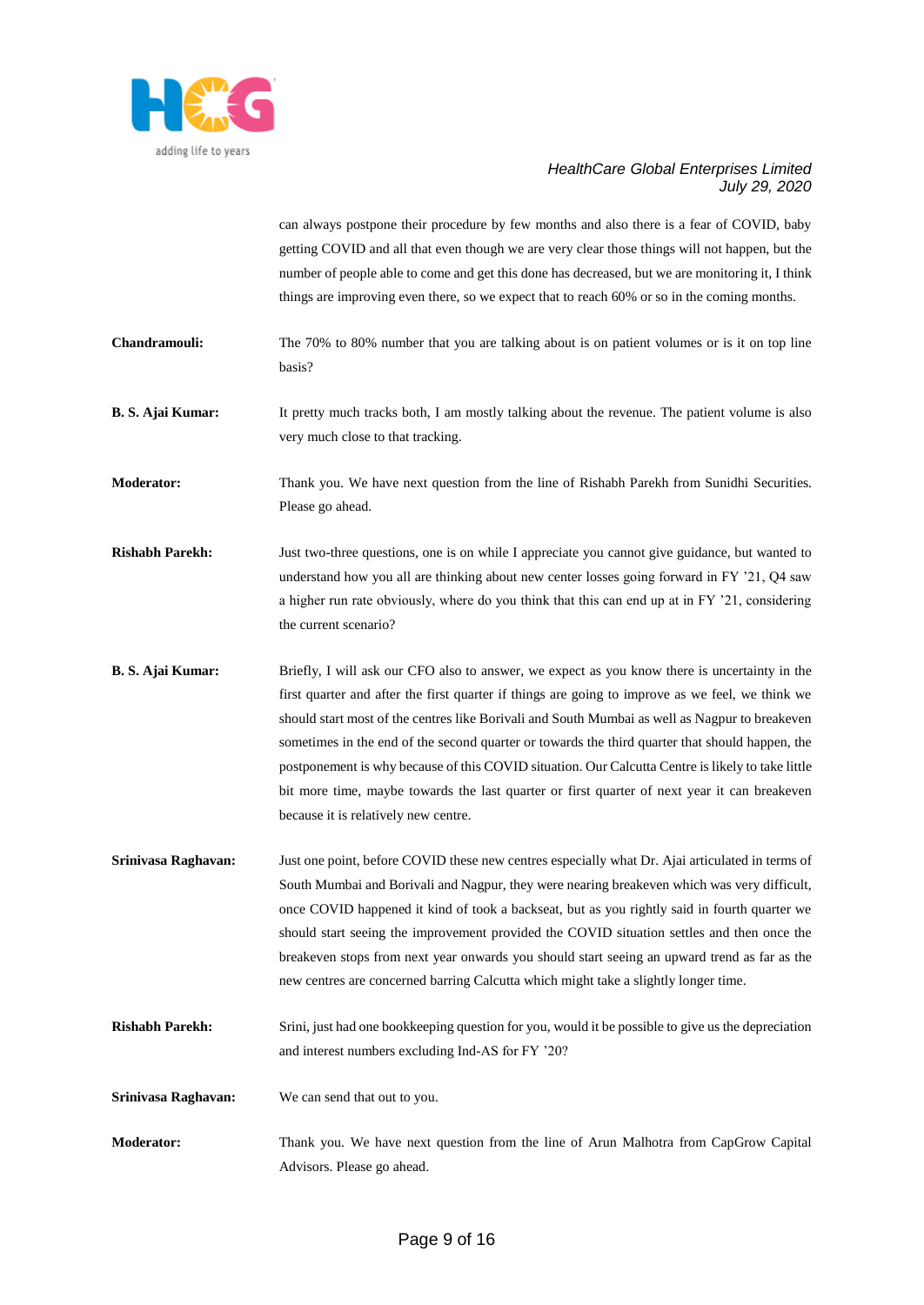

- **Arun Malhotra:** Sir, I just wanted to understand we are replacing debt with fresh equity at the cost of the existing shareholders because IPO was at a much higher price, so this creates a value detrimental for the existing shareholders, my question to you is what would this new private equity be adding, is he a financial partner or a strategic partner, how will bringing in equity change the scenario for us going forward other than paying off the debt?
- **B. S. Ajai Kumar:** First of all I want to say that this was approved by 99% of the shareholders, so obviously shareholders have approved this plan, they feel good about it, so the dilution is very well understood, I also understand that major shareholder is over 20%, but for me the interest of the company comes first and in this regard, the long history of HCG. You are right we are below the IPO price, in fact our stock price at one time from IPO price of 210 or so had gone down to 62 because of the perception and fear that the debt is quite high and particularly the COVID period and certainty all the things added. For us the important thing was not only the perception, but uncertainty of COVID period, so many things were going on and as you know very well what the Government have done is only the moratorium they have given, but they have not waved anything and unlike other industries where they have given some stimulus package and all, particularly for hospitals and healthcare they have not given any stimulus, they have not allotted any grants or any funds, and even the employment everything we have to manage , so for us the funding gives us lot of security and reducing the debt is the first things which helps us a lot and going forward like I said it puts us in a very strong position because we will be generating free cash flow which will be used for further growth, because without funding where was the free cash flow, where are we, what is the situation we were facing particularly the COVID uncertainty. As you know, lot of centres, lot of private hospitals and part of the association are suffering like crazy and they are going through a significant issues and I do not know how many of them will even survive, but fortunately we are in a very good position, we are in a strong position to even grow now because we will be generating free cash flow and that puts us in a significant growth pattern and I am sure in the coming years, the shareholders will be benefited even though that is not a guarantee in this business as you know.
- **Arun Malhotra:** My question was to the private equity, would they be adding any strategic direction or they are just a financial partner?
- **B. S. Ajai Kumar:** Private equity CVC is a pure financial partner and they are financial partner with substantial shareholding and at some point obviously I like the private thing, because it is a listed company, they will also be looking at an input, but it may be after four or five years.
- **Arun Malhotra:** My second question is when do you think our business models will become self-sustainable, you mentioned that you want to grow without the addition of debt, now we have already raised substantial equity, if the centres do not generate a ROE of more than 15%, we would again land up with the problem either zero growth or we will have to add on debt to fund the growth, so when do you think at what stage this business model will become self-sustainable?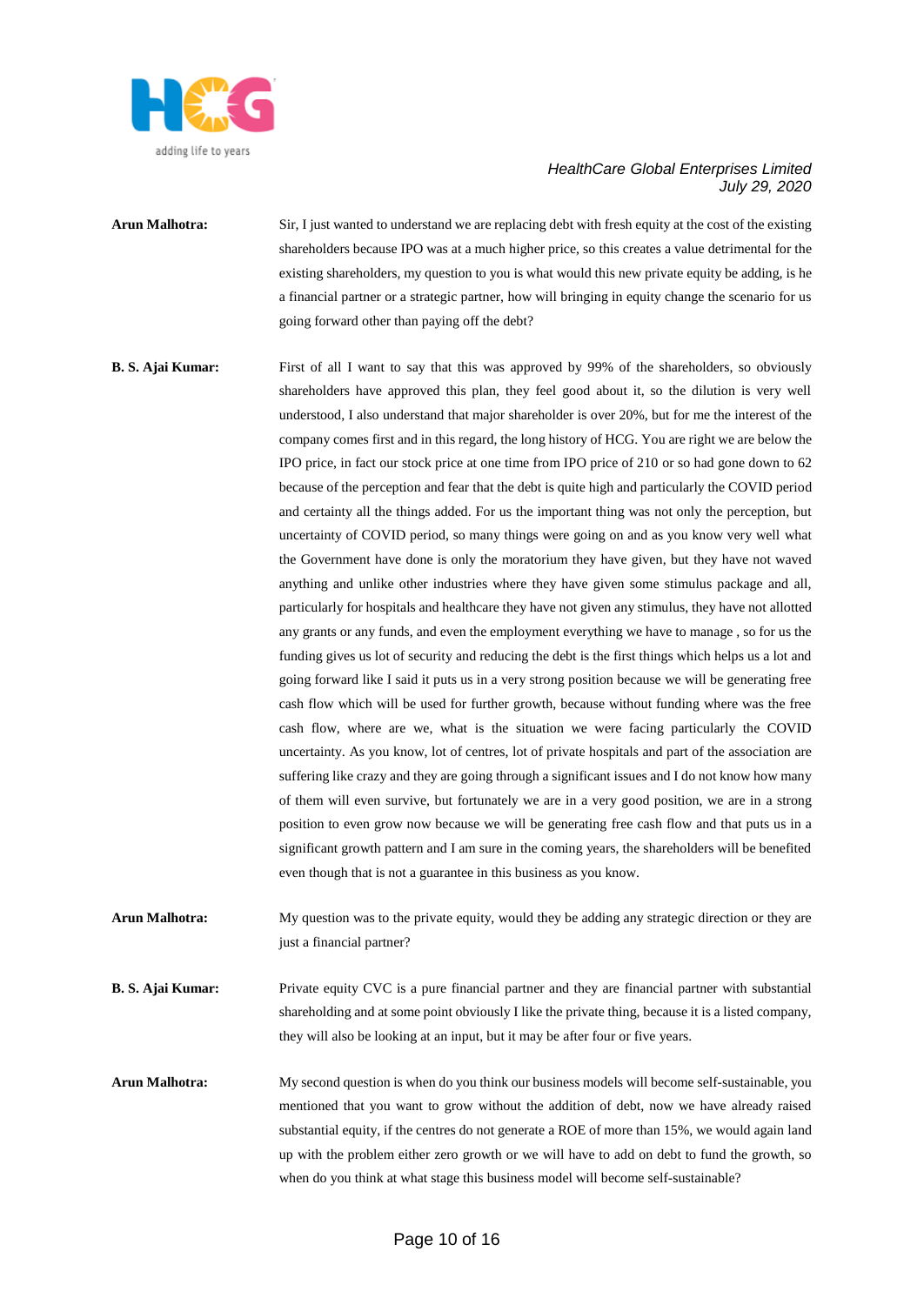

**B. S. Ajai Kumar:** In fact, we have pretty much been self-sufficient, as you know we have been able to reach a significant level beyond the self-sufficient model, even before the COVID period. The only issues we were facing was the Mumbai Centre and the negative EBITDA of Nagpur and South Mumbai and Calcutta, but if you look at our centres which are mature centres, three years plus, they generate an EBITDA without corporate expense close to +200, with corporate expense generating an EBITDA of 160 plus, so we were in a strong position including our EBITDA margins being in high teens to 20%, mature centres beyond 20%. Our Centre of Excellence, best in the industry of 27%, so we have all the ducks lined up, these centres where in the process of lining up and giving us the same margins and same returns, but unfortunately we got hit with this, because our model, our plan was that in the next year or two, certainly we would have significant free cash flow particularly with the funds coming, we thought of things, even before that we had planned it, but there was uncertainty with the COVID and other issues that is the reason the funding was done, but with funding the way I look at it is there is no sword hanging over your head in terms of even going forward with all the uncertainty. With oncology being Oncology, cancer patients being cancer, they will obviously have to come to our centres particularly we being very high and we are also all across and one of the great advantages we see is people when they look at accessibility is huge with HCG. Even if you go to a small centre in Angol or Gulbarga or Hubli you can go and get treatment under HCG or in Cuttack or Ranchi, so this kind of spread out is not there in any other center, any other groups, so we are in a strong position to really grow and use our free cash flow per growth if you want to, that is the decision we will be taking along with the new partners.

**Arun Malhotra:** Lastly Sir, do we also plan to expand on the infertility centers or just concentrate more on Oncology?

**B. S. Ajai Kumar:** Our concentration is certainly more on Oncology.

**Moderator:** Thank you. We have next question from the line of Aditya Khemka from DSP Mutual Fund. Please go ahead.

**Aditya Khemka:** Good Evening and thanks for the opportunity, Sir. A couple of questions, firstly if I see your project update, I am referring to Slide 17 on the investor deck and if I look at the various capacities we had in FY '20 was Jaipur 50 beds for 41 crores, Nasik 92 beds for 62 crores, so if I just do a simple calculation as to how much did each bed cost us for each of these capacity, Mumbai comes to a very high number of about two crores a bed, Calcutta comes to about 60 lakhs a bed, so a few questions regarding this differential in cost of each of these facilities. Rajkot I can understand probably would be a more satellite center then Center of Excellence, but when you compare South Mumbai and Calcutta or for that matter Jaipur, very big cost per bed, so is it that South Mumbai is a Center of Excellence and Calcutta and Jaipur are not, or is it that we are owning the land and we are building some of these centers, what is creating the difference in project cost?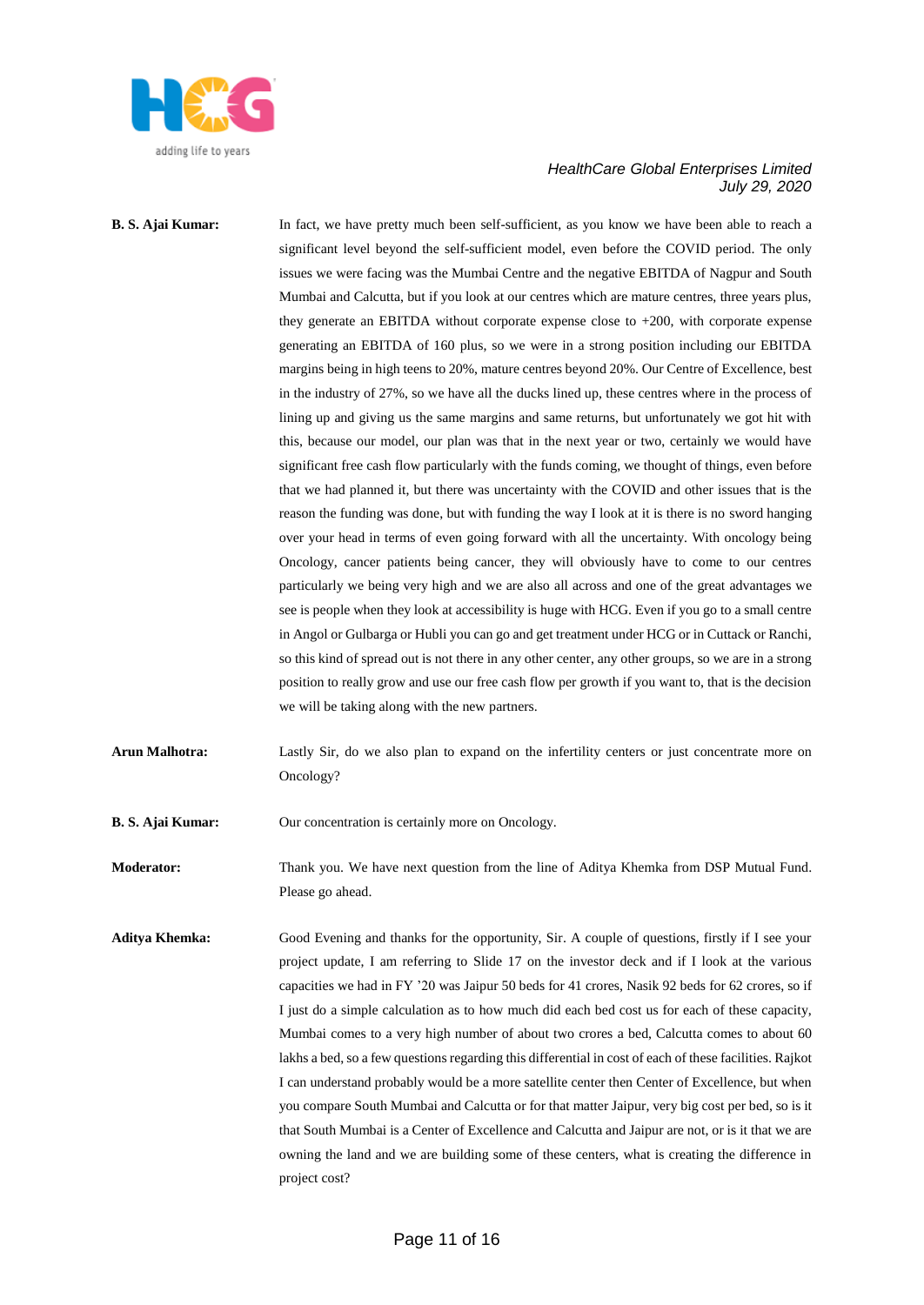

- **B. S. Ajai Kumar:** I think as you know in Mumbai particularly the cost is quite high, operational cost, the project cost because of the location and the type of infrastructure we put in and also when you measure a cost per bed in a centre like South Mumbai it is a small 25, it is loaded with technology like Cyber Knife, chromotherapy, and PET scan so lot of the cost would have weighted towards the technology, but unfortunately when you calculate per bed it will show very high because the number of beds are not that huge, so that is one explanation as far as I know I can see whether our CFO also has any other. In Calcutta obviously we have a partner, where we were able to get that at a lower cost and the CAPEX what we done in one chromotherapy only, we do not have any Cyber Knife and we have a PET scan, so that is why you see a difference, mainly because of the type of centre, you are right partially it is like a Center of Excellence only, particularly South Mumbai and Borivali and that is the reason the cost would have gone up.
- **Srinivasa Raghavan:** You said it Doctor correctly, typically we do not look at the bed cost per se because depending on the centre, Tier-1, Tier-2 centres cost do vary, that is point number one and as Dr. Ajai rightly pointed out the type of machine that we put in kind of dictates the overall cost, so different centres have different type of the LINAC machine which kind of adds up to the overall cost, I think that is the point which Dr. Ajai made which I agree with.
- **Aditya Khemka:** Just a follow-up on this, we do not own that any of the centres?
- **Srinivasa Raghavan:** We do not own the land, we operate on a long-term lease, yes.
- **Aditya Khemka:** Sir, second question on one of the initiatives that Dr. Ajai mentioned in your opening remarks, we are expanding outside India as well specifically in Africa in partnership with CVC UK, slightly difficult for me comprehend as to why we are making it outside India when the opportunity within India to be very large and we have sort of a cost advantage compared to other geographies in India and most of your competitors entertain patients from Africa as medical tourists in India itself, so you know what CVC UK bring to the table and why are we partnering with them and why are we spending money in Africa?
- **B. S. Ajai Kumar:** This is an issue which we have discussed even in our investor conference multiple times, but I will be very happy to elaborate again. When we started seeing patients in Africa in 2014-15, as you know it is not like a joint replacement or doing a one-time surgery. Cancer patients require long-term therapy, care and follow up, so when we started seeing patients from Africa coming because lot of them were going to South Africa, Egypt, or Europe, they started coming towards India in around 2010-11 and when they saw that actually our cost of operations was actually less than even Africa, two-and-a-half times less, so they obviously saw an advantage with the care and one of the things they always said even the Finance Minister of Tanzania said the type of care we get here is not possible to get even in London, he went to London and New York and saw India doctors there and he said why should I go anywhere but come to the land of Indian doctors, that is why they came to India, but they see it as a very good area for getting the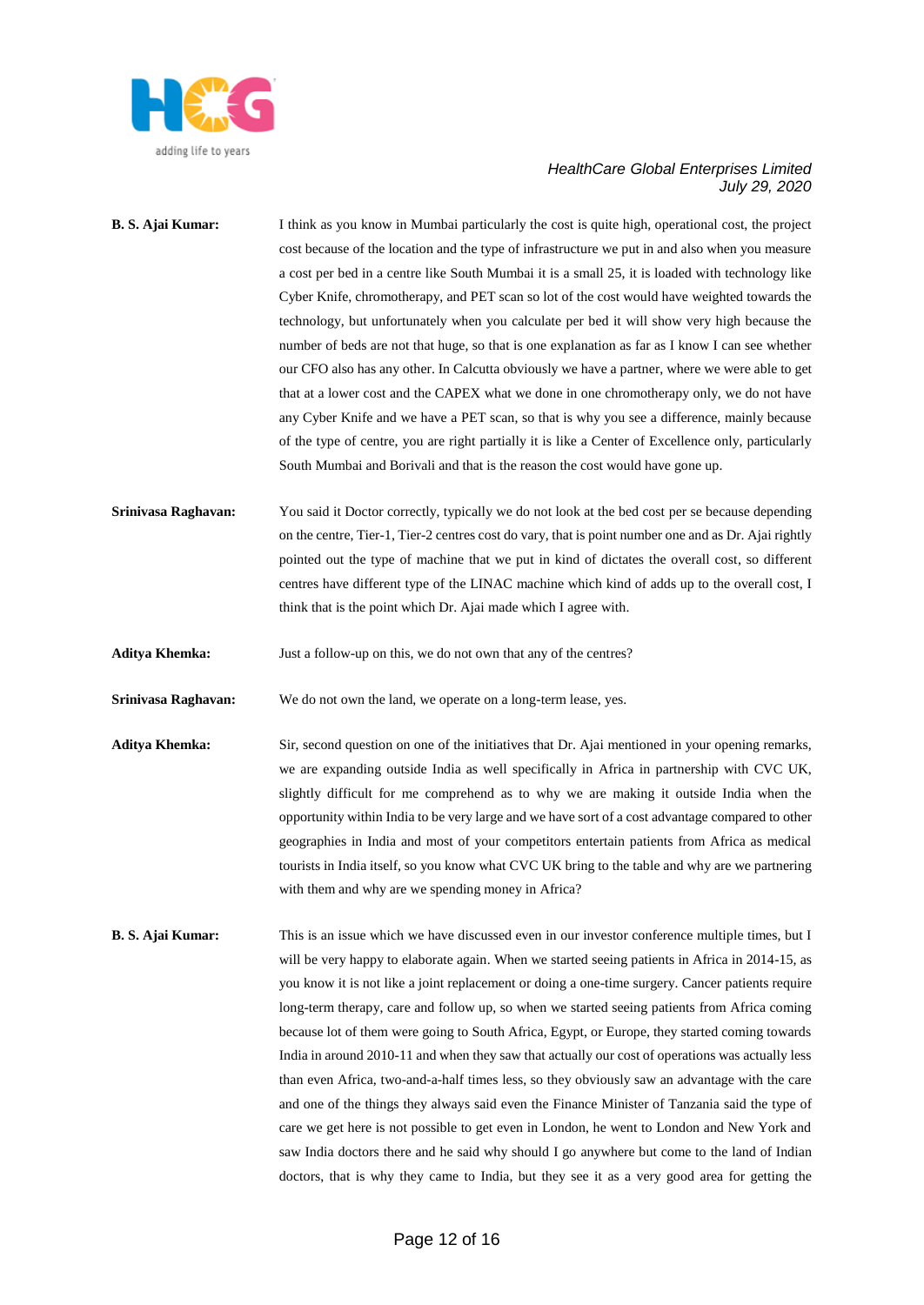

treatments and other things, but what was lacking was follow-up and recurrent tumors followup, how do you do, so it should not be financial only, it should be what is compassion part here.

You cannot treat somebody and tell them go home and whatever happens to you next is you, so that is when CVC came along and said they are interested in doing something in Africa, they gave some premium, we thought it is a good idea to at least test out on a pilot project. We have not spent significant amount of money, maybe it is a few million dollars, but with that we were able to acquire a centre in Nairobi, created the radiation centre which was already there, upgraded it and together we not only serviced patients there in Africa, but people who come to India feel refuge there, they can go back and we can attend to their follow up, even through video conferencing, so they feel very good that is why we are leaders in Oncology in India, because nobody else in India comes close to the type of patients we see, the type of service you provide and the revenue we generate in Oncology as a sub-specialty alone and also one point I want to say which is a very important for me, we do not use any intermediaries, we do not use so called touts or agents or healthcare services in Africa, we do not. We do not believe that is the right model and we want to make sure the right patient should come and we should do the right treatment and it should not become a reason purely for financial, and that is why even we do not charge these patients much more, we just charge them a few percentage points more because of some administrative costs and they are very happy because we pretty much treat them at the same cost of our Indian patients.

- **Aditya Khemka:** Just one last question and again I am referring to Slide 14 of the investor presentation, so if I look at Karnataka at Rs. 36,400 ARPOB, operating EBITDA of 24% and this ARPOB was up 4.7% for the full year of FY '20 whereas in Gujarat I see ARPOB of Rs. 35,400, one, why was the ARPOB down 1% versus for Karnataka being up 5% and second why Gujarat is at a lower operating margin despite a very similar ARPOB of Karnataka?
- **Bharat Gadhavi:** In Gujarat we have three Multispecialties that is one of the reasons that the overall ARPOB was lower. Specifically in the last few days in March almost 15 days there was a sudden dip in the total footfalls because of the COVID situation.
- **Niraj Didwania:** Gujarat also when you compare it to Karnataka, we have some difference in maturity profile, so Karnataka is pretty much 95% all mature centres, there is Gulbarga which moves into existing centres this year and we have new centres in Rajkot and Baroda has also recently matured centres, so the maturity profile is different. For the same revenues, EBITDA ramp up will happen in the forthcoming years.
- Aditya Khemka: But Niraj when I look at the average occupancy rate in Karnataka it is 46, in Gujarat it is 48, so they may be new, but they are doing better off?
- **B. S. Ajai Kumar:** But the important thing in Oncology it is not occupancy rate, it is more to do with the outpatient footfall and clearly the type of treatment we do in Karnataka may be giving more, because of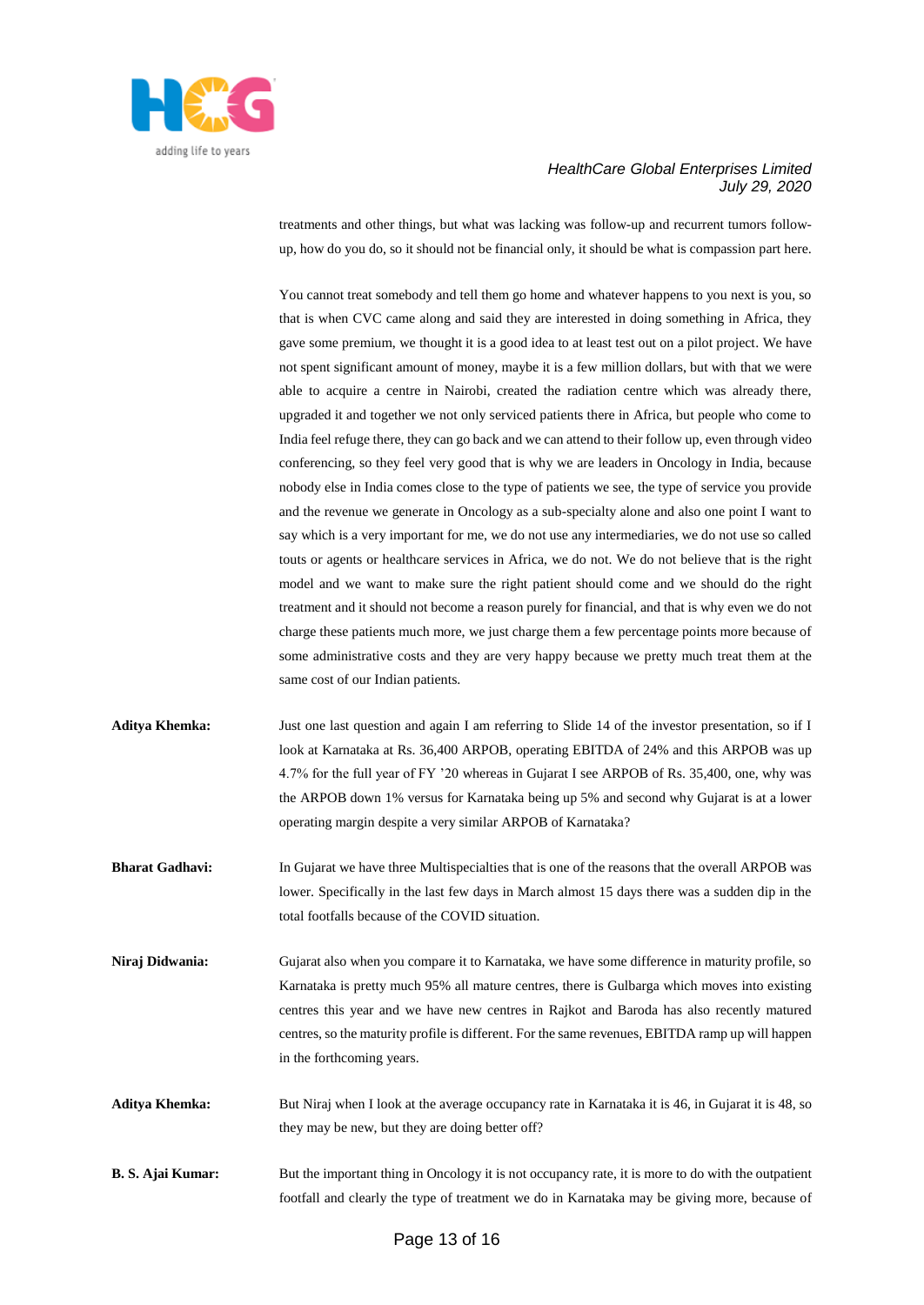

the Multispecialty it confuses. In Multispecialty, there is more occupancy so we can take this down and give you more clarity if you want.

**Niraj Didwania:** The mix is also different. The two things I would give is maturity and the mix of patients between international, cash, insurance, Government, and that is also different between these two regions, that is contributing to the overall slightly diluted margins on the same ARPOB and occupancy.

**Aditya Khemka:** Niraj, just may be useful to add in these metrics to your investor deck, it will help us preempt these explanations, I understand the explanation is valid.

**Niraj Didwania:** We have in the project update slides centre wise and also if you look at the map in this slide, Gujarat, it shows you how many red dots and how many blue dots, that is the existing versus new.

**B. S. Ajai Kumar:** Niraj, MA Yojana rates were reduced by almost 30% the scheme, so that is why the ARPOB was lesser.

**Niraj Didwania:** Aditya, you have on the project slide new and existing center break up and also we give a sort of a legend here in terms of how many centres, so if you look at percentage wise Gujarat has 25% new centres, and Karnataka also the new centre is very small.

**Aditya Khemka:** Just one last question, when it comes to the Multispecialty versus the Super-specialty approach, what are we giving more towards as we look forward?

- **B. S. Ajai Kumar:** I think certainly the answer is very clear, we want to be a focused approach on Oncology, so our 85% or so is right now in Oncology and we will continue to hold that percentage, we do not have any thoughts on diluting our Oncology business. In fact we are likely to increase our Oncology focus wherever we can. We certainly do not want to be involved significantly in Multispecialty unless for some strategic reason we feel it is needed or sometimes we can convert a Multispecialty to Oncology and get some benefit out of it like we did in Bhavnagar, otherwise our goal is certainly Oncology, there is no question about it.
- **Aditya Khemka:** On the funding, how much money would we receive net of income taxes from CVC and what is the planned utilization of proceeds of that money?
- **B. S. Ajai Kumar:** The money which is coming in which is coming is in two tranches, first tranche will be over 500 crores, all the money we are committed from the HCG side is substantial used in the debt reduction that is what we are looking at and that is what we are committed to doing and the details as we go forward in the first quarter because that is all happening now, we will be very happy to give that at that time.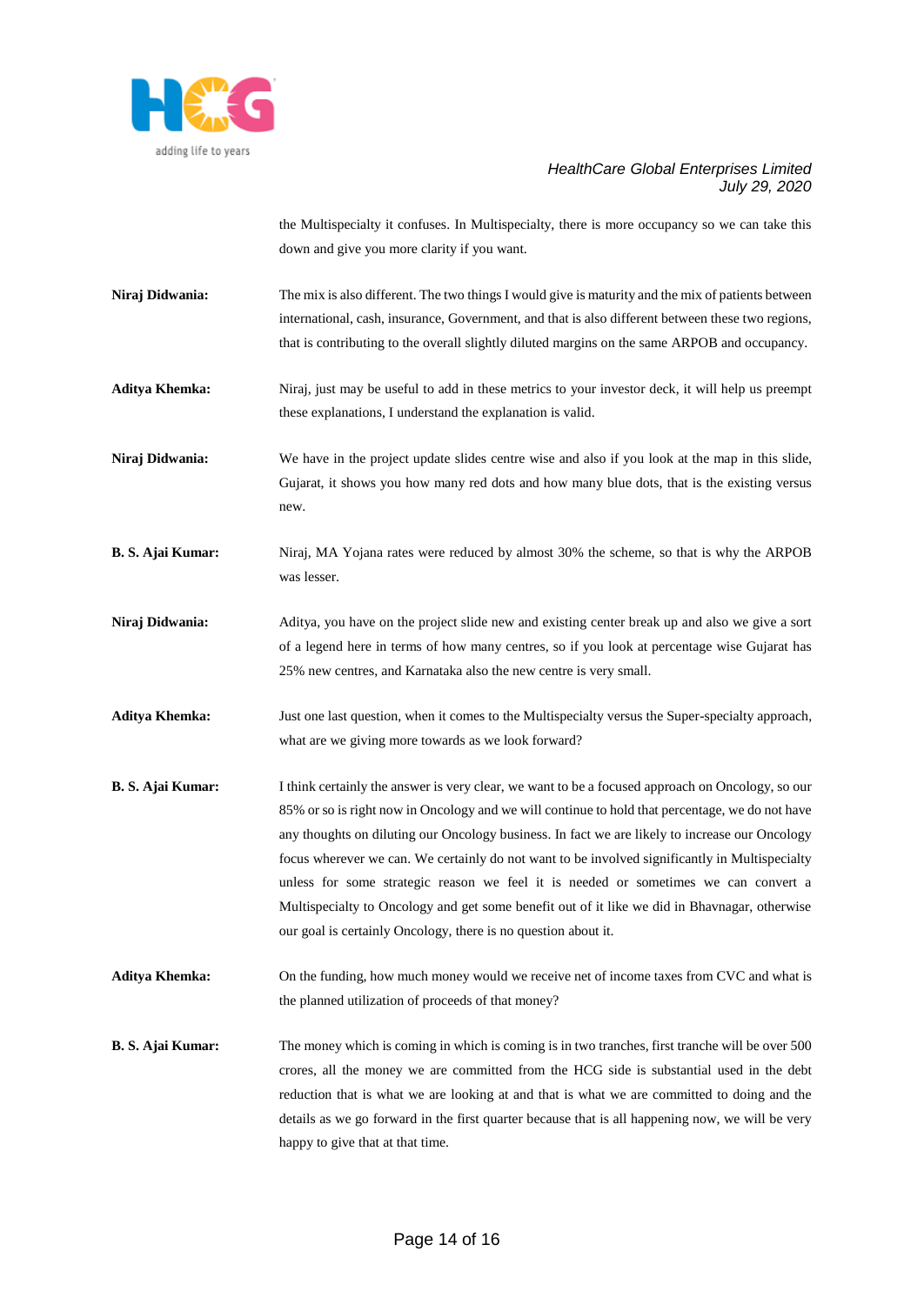

**Moderator:** Thank you. We have next question from the line of Sangeet Lakkar from New Berry Capital. Please go ahead. **Sangeet Lakkar:** My question was related to the upcoming open offer, in one of the earlier questions you mentioned that the SEBI approval is awaited and expected in 15 days, does that derail the timelines of the open offer that was outlined in the public offer document? **B. S. Ajai Kumar:** It is on track **Niraj Didwania:** Also on the public offer document those dates are indicative and obviously we will not have any control on third-party approvals, so those dates are always mentioned as indicative dates subject to the approvals. **Sangeet Lakkar:** Do you foresee any delay? **B. S. Ajai Kumar:** We do not foresee any delay. **Sangeet Lakkar:** In case there is a delay, does the offer price change accordingly factoring in the interest? **Niraj Didwania:** The price is dependent on the open offer trigger event and that event has already happened. So the price does not change from any market deviation. **Sangeet Lakkar:** My second question was, yesterday there was an announcement and it was ratified in the Board meeting also that some of the promoter groups were classified as public investors, so I was just wondering what was the rationale behind it and just doing it just before the open offer? **B. S. Ajai Kumar:** This was done as a part of our agreement with CVC because CVC has become a promoter now, so in view of them becoming a promoter, I am also a promoter and founder, there were three other promoters with me and they have been de-promoterized and we are now applying going through the process to do that because that was one of the things we decided that we do not want too many promoters because the promoters carry lot of issues, their liabilities, they have to sign off and do things because even the promoters felt there is no need for them now because of the CVC coming, because of their initiative and we decided we will just have two promoters. **Sangeet Lakkar:** This event also does not change the timeline as such? **B. S. Ajai Kumar:** No. **Moderator:** Thank you. We have next question from the line of Rishabh Parekh from Sunidhi Securities. Please go ahead.